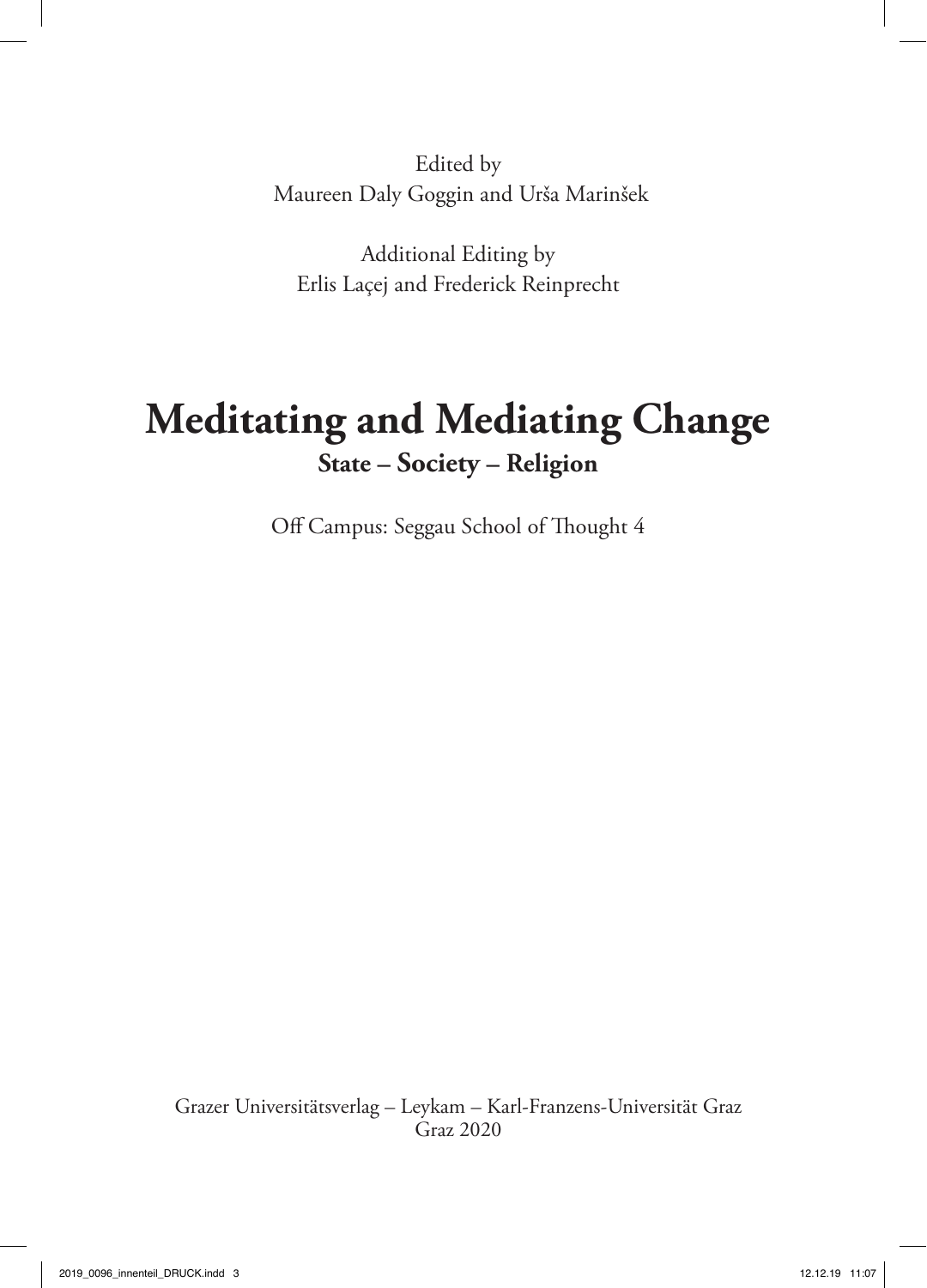GRAZER UNIVERSITÄTSVERLAG Allgemeine wissenschaftliche Reihe Herausgegeben von der Karl-Franzens-Universität Graz Bd 57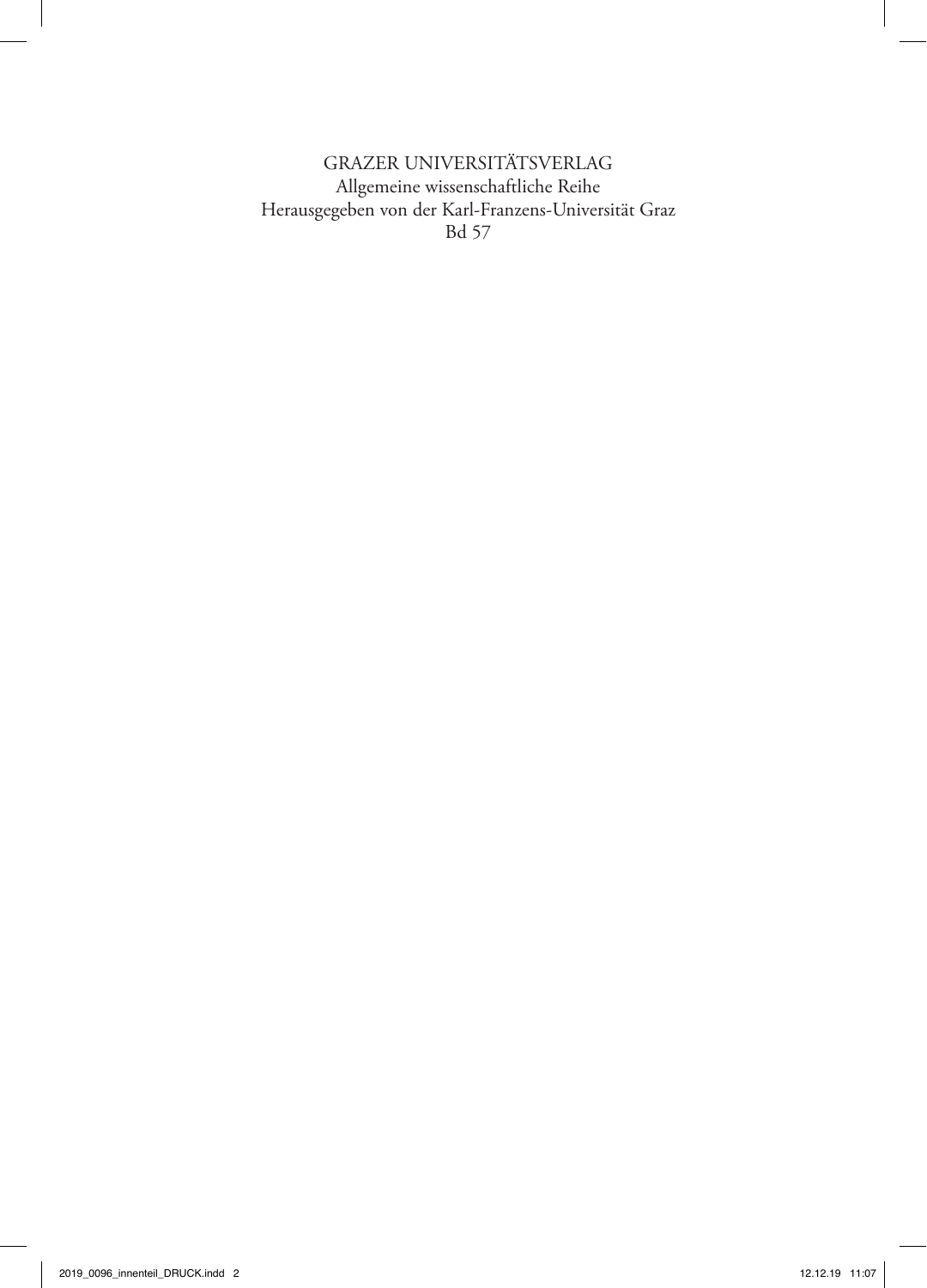Mit freundlicher Unterstützung von:







#### **Impressum:**

© by Leykam Buchverlagsgesellschaft m.b.H. Nfg. & Co. KG, Graz – Wien 2020

Masterdesign: Roman Klug, Universität Graz Cover photo courtesy of Julia Prochinig Gesamtherstellung: Leykam Buchverlag

Kein Teil des Werkes darf in irgendeiner Form (durch Fotografie, Mikrofilm oder ein anderes Verfahren) ohne schriftliche Genehmigung des Verlages reproduziert oder unter Verwendung elektronischer Systeme verarbeitet, vervielfältigt oder verbreitet werden.

Druck: Steiermärkische Landesdruckerei GmbH ISBN 978-3-7011-0445-1 www.leykamverlag.at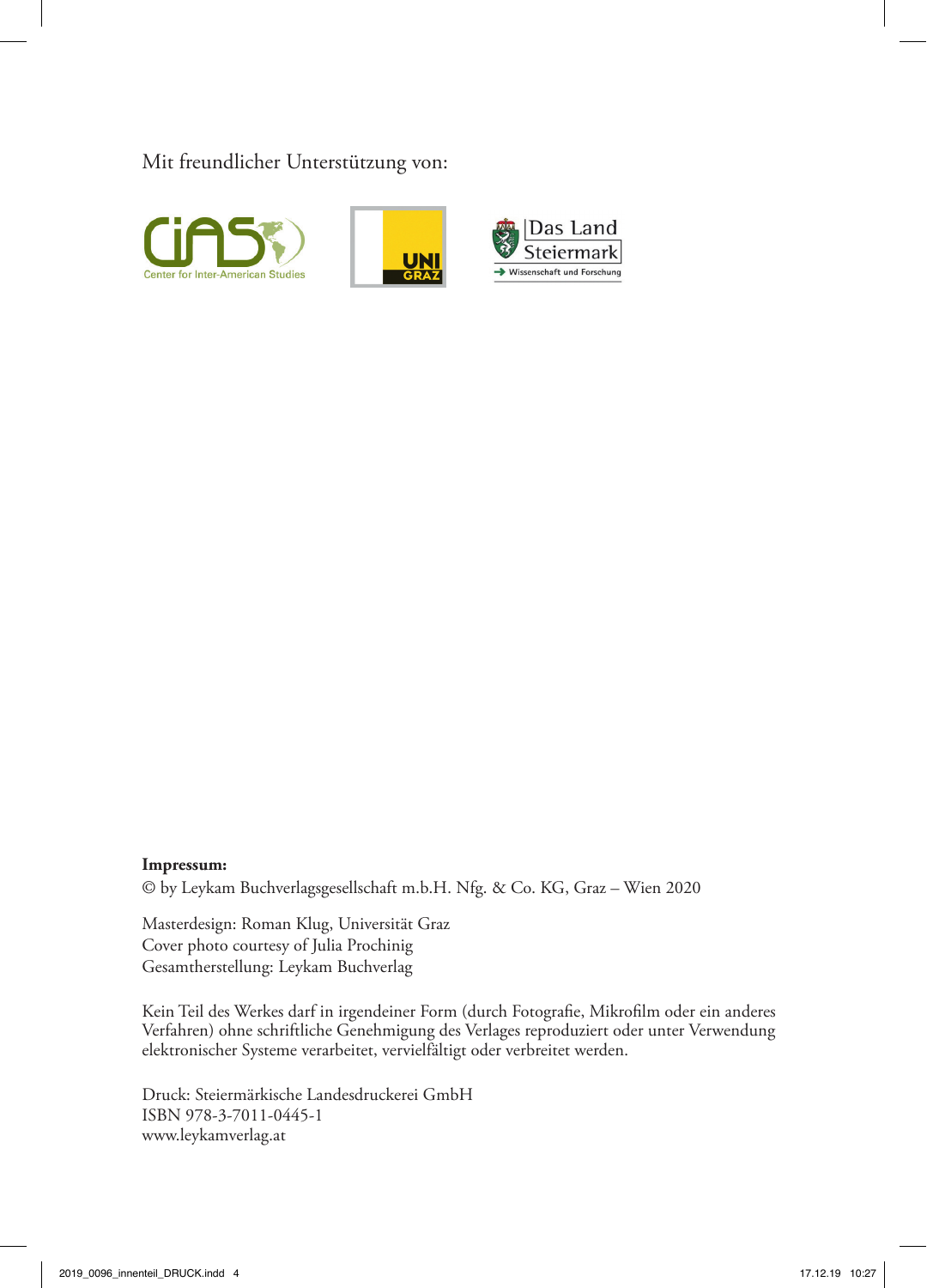# **Table of Contents**

| <b>Identity Statement: Meditating and Mediating Change:</b>                                          | 7   |
|------------------------------------------------------------------------------------------------------|-----|
| Roberta Maierhofer                                                                                   |     |
| Meditating and Mediating Change for Tackling Narratives of Social,                                   | 11  |
| Maureen Daly Goggin, Urša Marinšek                                                                   |     |
| <b>I</b> Life Stories                                                                                |     |
| Stephen Katz                                                                                         | 19  |
| Hana Morávková                                                                                       | 29  |
| Sarah Wagner                                                                                         | 37  |
| Ageing, Activism and Intergenerational Solidarity: Reciprocity and<br>Daniel Blanche and Kim Sawchuk | 49  |
| <b>II Human Rights Stories</b>                                                                       |     |
| Discussions on Human Trafficking: Definitions, Guesstimates,<br>Marina Alonso Villota                | 65  |
| Hyperconnected Lovotics: Post-Humanist Representation of Inequality<br>Eva Čivrná                    | 75  |
| Blogging as a Tool of Feminist Resistance: Intersectionality<br>Nicole Haring                        | 83  |
| Hate speech and Masculinity: A Look into the Entanglement of Populism,<br>David Meier-Arendt         | 93  |
| <b>III Governing Stories</b>                                                                         |     |
| Ms. Marvel Substitutes Fears with Facts: Deconstructing Islamophobia<br>Arwa Elabd                   | 109 |
| For the Return of the Vanishing Point in Contemporary Politics:<br>Simon Maierhofer                  | 123 |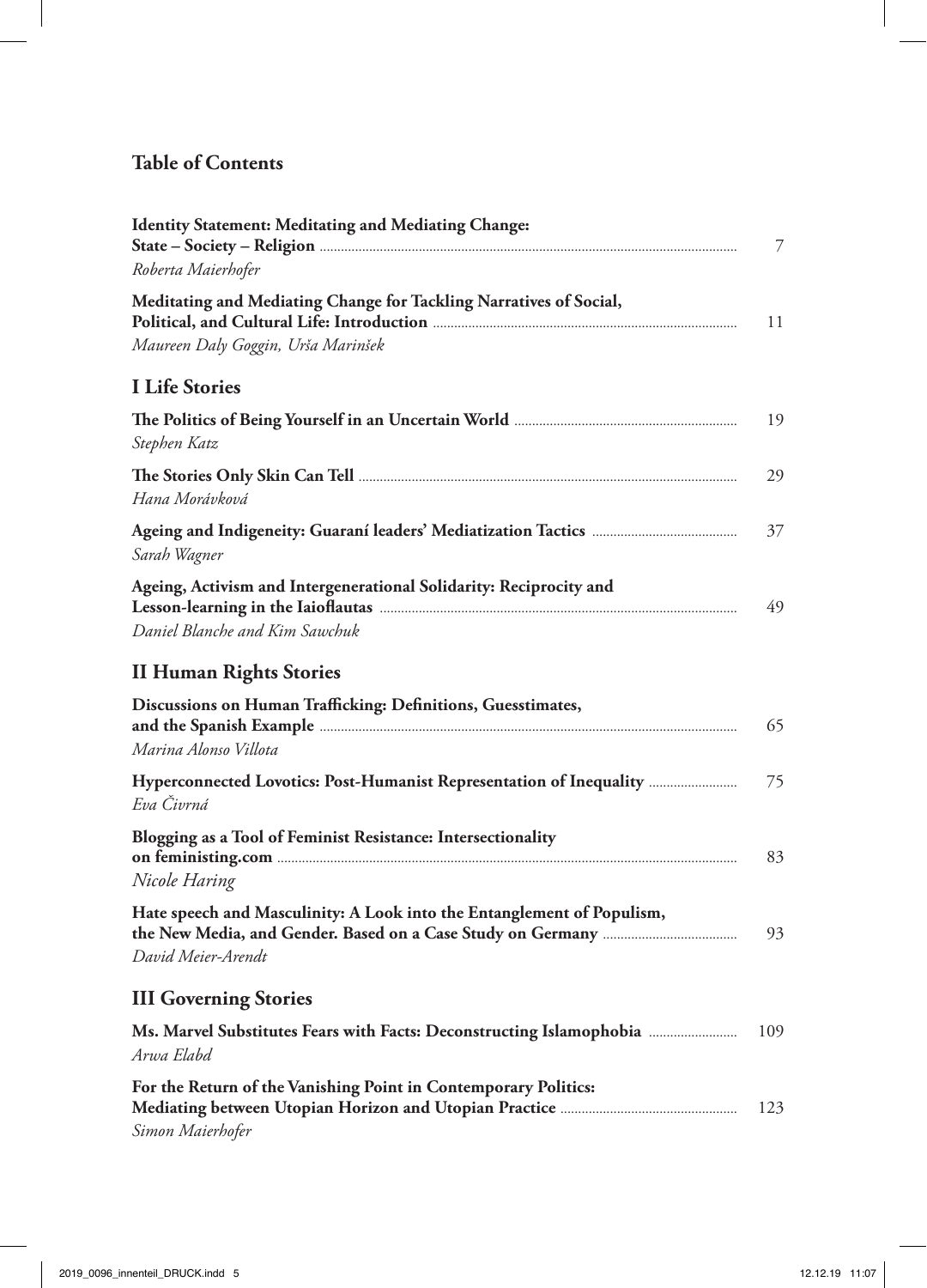| Mediated Visibility in China: The Internet-based "Mutual Visibility Scheme"                      | 137 |
|--------------------------------------------------------------------------------------------------|-----|
| Chenglong Zhou                                                                                   |     |
| Peter Rosegger                                                                                   | 147 |
| <b>IV Island Stories</b>                                                                         |     |
| When Ancestral Cosmologies Meet Global Modernity in<br>Paula Morgan                              | 157 |
| Calypso, Soca and Mediating Change: Perspectives from the<br>Allison O. Ramsay                   | 169 |
| Alfrena Jamie Pierre                                                                             | 183 |
| <b>V Latin American Stories</b>                                                                  |     |
| Evaluating the Brazilian Programa Bolsa Família by Means of the<br>Deborah Biging                | 195 |
| Matthew Zuccaro                                                                                  | 205 |
| <b>VI Marking Stories</b>                                                                        |     |
| Meditating and Mediating Change in the History of Hungary -<br><b>Bence Fiser</b>                | 217 |
| "Fear and Repentance and Death Eroticism": Sex Mediates Memory in<br>Lorraine Rumson             | 223 |
| The Role of the State, Identity, and Religion in the Pseudo-Scientific                           | 233 |
| Selleana Patrice Sankar                                                                          |     |
| <b>VII Making Stories</b>                                                                        |     |
| Meditating and Mediating Change: Reflections on the Role of Educators<br>Luis San Vicente Portes | 245 |
| "These are the Things I Think Alone:" An Interview with Marjorie Agosín                          | 249 |
|                                                                                                  | 257 |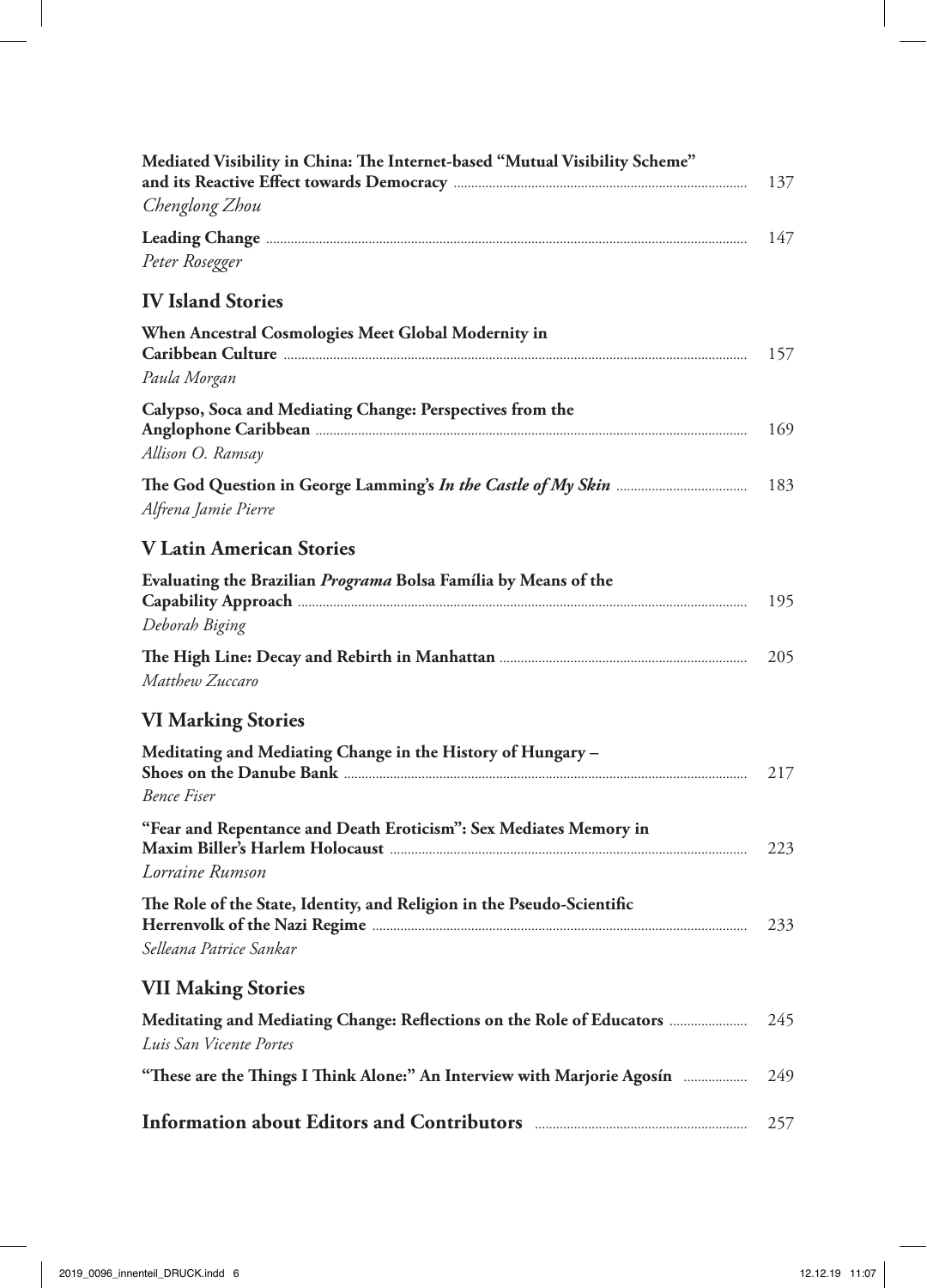#### *Roberta Maierhofer*

# **Identity Statement: Meditating and Mediating Change: State – Society – Religion**

With the first three volumes of the series "Off Campus: Seggau School of Thought," a material outcome of the *Graz International Summer School Seggau* was established, where students, teachers, and guest lecturers were invited to submit a contribution to the overall theme of the topic of that year. This volume is also the outcome of such an invitation and shows the breadth of scholarship of the *Graz International Summer School Seggau* that is not only present while the summer institute is taking place, but has a more long lasting effect in terms of continuing the discussions initiated in the Southern Styrian landscape, and presenting these ideas in a written text. This volume, therefore, is a voice of a wider collaboration within a strong research and teaching community that was initiated by the summer school, but is not confined to that moment in time. In addition, this publication can be seen as a manifestation of the core interests of the *Center for Inter-American Studies* (CIAS), a tangible and material expression, a mission statement in another form articulating intentions and goals of CIAS by presenting current research created within the context (and possibly because) of existing academic structures and institutionalized relationships. This book series is thus another way of re-defining academic cooperation by using existing structures to find new and challenging ways of producing and presenting scholarship in the humanities and social sciences.

The *Graz International Summer School Seggau* was originally established as an innovative way of thinking outside the box, and was set up as a cooperation between the University of Graz, the Diocese Graz-Seckau, and the COMECE, the Commission of the Bishops' Conferences of the European Community in order to facilitate a shift in perspective by offering a platform of critical discussion and intellectual encounters, where in a comfortable setting of a castle in the South Eastern region of Austria, near the Slovene border in the Styrian wine-growing region more than 80 students from more than 30 countries and 10 faculty and staff leave their comfort zone to find ways of expressing the challenges of the world, to find understanding of global affairs and events through a text, through language, in order to reconsider the familiar and the known. The series *Off Campus: Seggau School of Thought* has the same intention of offering a platform of critical engagement and academic inquiry that allows us to address the challenges of our times through interdisciplinary engagement. This volume was developed by students and faculty and reflects some of the discussions, topics, and methods that have been developed through the coming together of a diverse group of people at the *Graz International Summer School Seggau* 2018, where the topic of academic research as a pursuit that takes time, focus, and dedication and its mediation in terms of the public are one of the challenges we as academics currently face.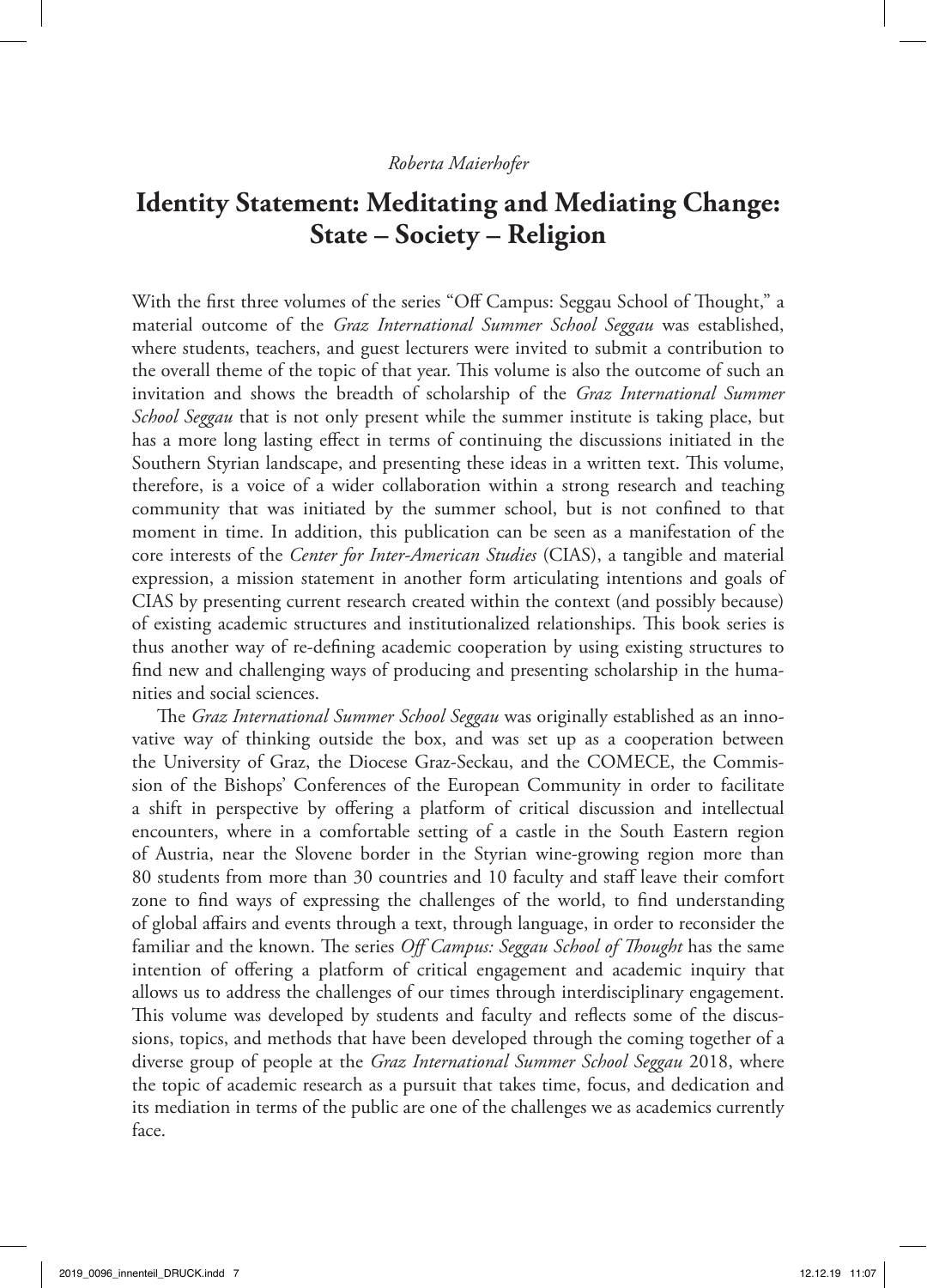The Center for Inter-American Studies at the University of Graz has provided a home for this summer school in European Studies, as the mission of the center is to offer platforms of interdisciplinary and international research. By defining not only the field of Inter-American Studies as a way of thinking, an approach, and a perspective in order to transcend boundaries on many different levels, it offers us the possibility of defining academia itself as a transformation process. Accepted boundaries of time and space but also of language and culture – both in Europe and the Americas – are put into question and open up the possibility of new structures of thought. Inter-American Studies has thus the potential to revolutionize not only how we think about the Americas (including their relationships with Europe and Africa and their pre-Columbian worlds), but also the way in which we think about the various disciplines. In addition, we as scholar-teachers have to place ourselves into this context with a conscious decision concerning our own role in the construction and maintenance of academic methods, approaches, as well as disciplines. Within the European context, there has been a tradition of approaching the field of "America" on individual levels – in connection with the tradition of colonial ties, such as Europe-Canada, Europe-US, and Europe-Latin America. Re-conceptualization of the Americas can take different forms, but have one aspect in common: a thinking in networks and connections, an interdisciplinary, interregional, and intercultural approach. This redefinition of research areas away from national connotations towards regional (hemispheric) denotations allows for unexpected discoveries of similarities and differences. Through comparative research, traditional notions of research transcend linguistic, political, and geographical borders that divide the Americas, and thus its main contribution to research is the development of a new (Central and South-East) European perspective. At the same time, an outside view of Europe has also provided a starting point for a discussion of a common European identity. This new interest in Inter-American relationships is caused by processes such as globalization and transnational migration – developments that transform cultural identities and challenge conceptions of "self" and "other" – and has led to a reconsideration of the framing of regional investigations in terms of Area Studies. Especially in Europe, which itself is in the midst of negotiating a "European identity" in addition to national and regional ones, the recognition of the "Americanness" of the continent America offers a new approach to – in the European context – unchartered territory: "America" as a whole. In addition to a more conventional understanding of scholarship in academia of presentations and publications, this has initiated a view of the whole in disparity. Research and teaching has thus gained a new narrative discourse, and an academic life well lived has contributed creatively to the field by questioning our assumptions.

Such questioning was centered on the issue of how to understand and react to the multifaceted changes that we are confronted with in our lives. Although we are frequently told that in today's world the only consistency is change, our daily lives seem to be governed by a surprising consistency and lack of flexibility. Institutions and their structures, rules and regulations, habits and routines do not appear to accommodate what we have come to think of as our "fluid identities" (Bauman). On the other hand,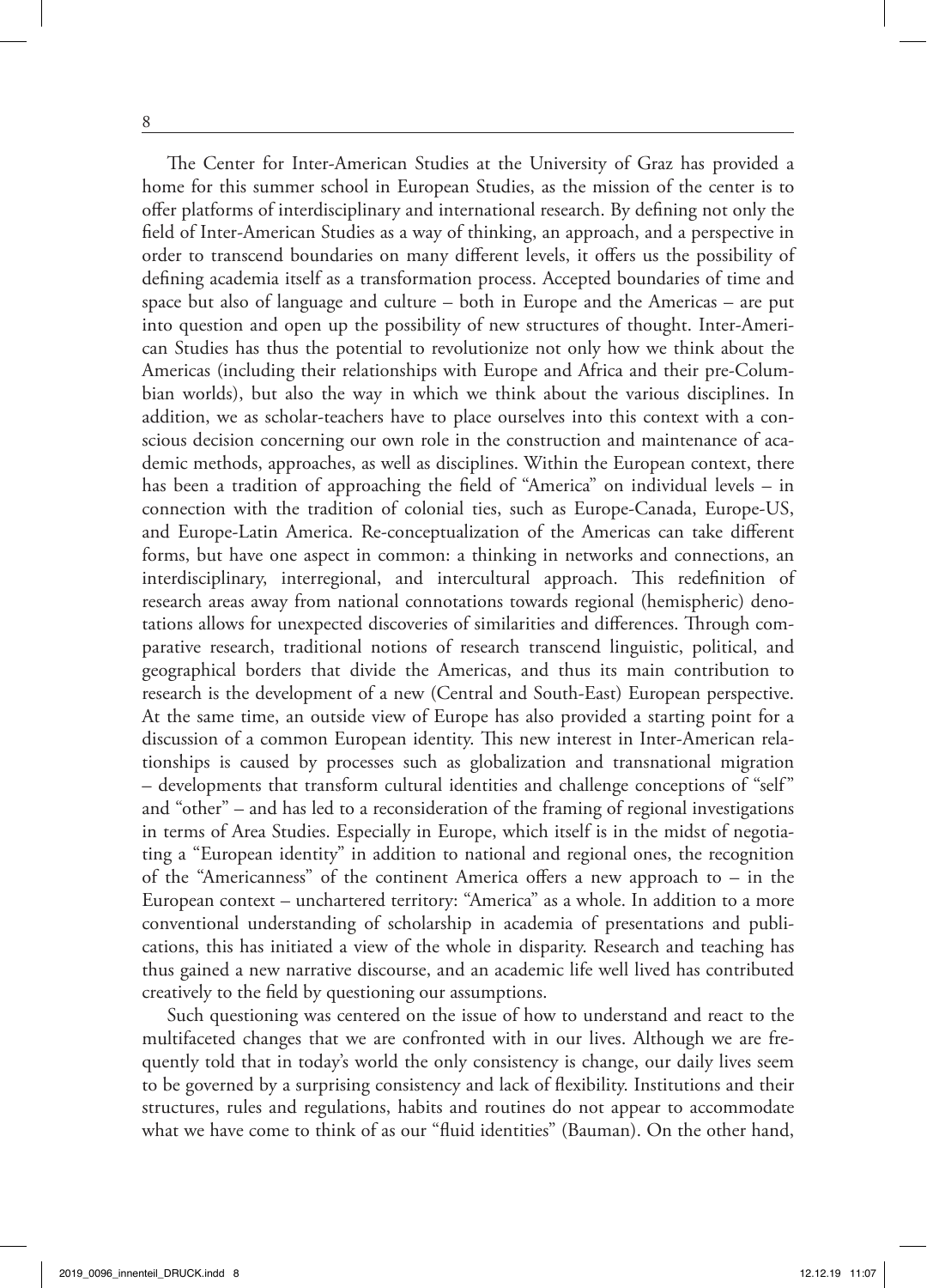we experience a lack of agency in reacting to the processes that not only have drastic future implications, but are increasingly seen as points of no return. Political uncertainties and climate change, demographic transformation, continual re-thinking of societal coherence in times of diversity, as well as new technologies that are redefining the notion of work, are often met with reactions ranging from resignation to ignorance. They sometimes erupt in aggression and violence against others, increasingly taking the place of critical reflection and civic engagement. In order to develop strategies and methods to meet the immense challenges of our time, this summer school suggests engaging in academic contemplation and interdisciplinary exchange. In times of a constant devaluing of science and scholarship, taking the time for vigorous intellectual investigation is a radical act of resistance to quick-fix solutions. Meditating change and at the same time mediating change offers us the opportunity of developing disruptive intellectual approaches and ideas, as we can gain insights into political, social, economic, and cultural forces that make us believe that the challenges we face are essential, natural, and inevitable. Such thorough analysis offers us the possibility of moving from a passive position to active involvement in transformation processes in order to become agents of change by an authentic reformulation of our identities.

In our interpretation, meditating and mediating change is the taking on of the responsibility of intellectuals to offer critical in-depth discussion in a world of babble. This is a radical commitment to academic pursuit not as abstract, but as concrete and necessary as an engagement with state, society, and religion, in order to understand the dynamics and structures that govern us as individuals, but also determine the structures we are all governed by. Such an effort makes us understand the facts and figures, the material realities, and how they are culturally represented. The summer school often provides more questions than answers, and has allowed us, as this fourth volume of the series "Off Campus: Seggau School of Thought" impressively documents, to investigate the different approaches to the definitions of state, society, and religion, and their interconnectedness. Focusing on the emphasis areas of the University of Graz – South Eastern Europe and North, Central and South America – this program has again offered a basis for discussing global and continental challenges as well as opportunities that change entails.

In terms of the proclaimed "Seggau School of Thought," the hope is that this publication is not seen simply as a product to be consumed, but as an invitation to engage in this process of dialogue, discussion, and connection. Readers are encouraged to accept their own role as empowered agents by seeking expression of both political and personal expression of radical definitions of concepts that shape our lives in order to map out changes that are necessary to make the world a better place. Textual representations of the status quo are never abstract, they are radical transformation tools.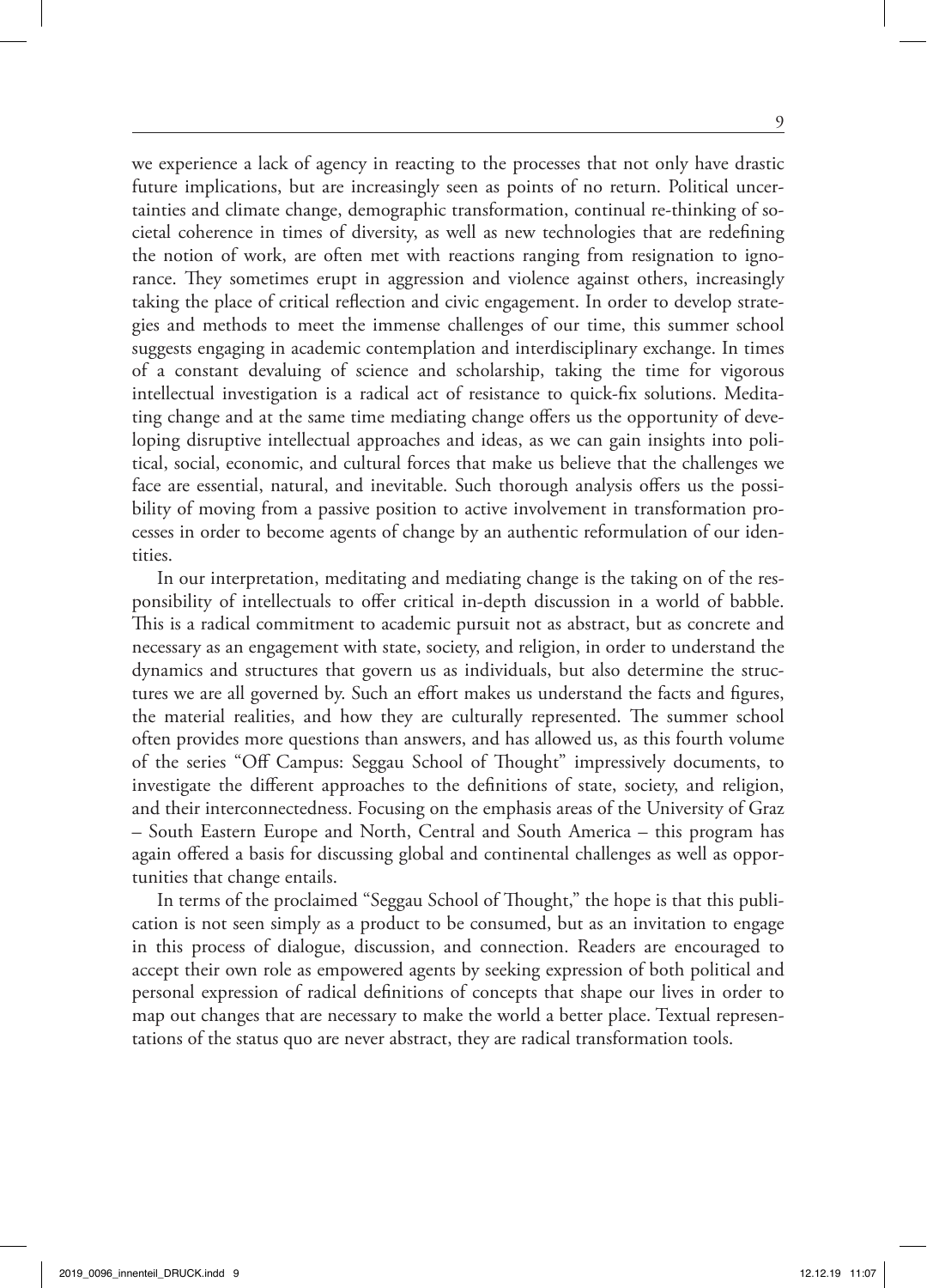# **Meditating and Mediating Change for Tackling Narratives of Social, Political, and Cultural Life: Introduction**

Maureen Daly Goggin

*No [wo]man ever steps in the same river twice, for it's not the same river and [s]he's not the same [wo]man.* --Heraclitus

*All that you touch/you Change./All that you Change/Changes you./The only lasting truth/is Change.* --Octavia E. Butler

> *Peace of mind is not the absence of conflict, but the ability to cope with it*. --Mahatma Ghandi

As the ancient Greek philosopher Heraclitus observed, the only constant in life is change. The unending flux of events, ideas, problems, and obstacles makes life extremely challenging and complicated. Change is real but, as Octavia Butler hints, stability is only illusory. Conflict is also unavoidable but our ability to deal with it is what will bring us peace of mind. What strategies are available to enhance our ability to deal with strife? How do we avoid resorting to quick-fix, temporary solutions to life's problems? What acts of radical resistance should we seek to address difficulties? What strategies can we use to engage in vigorous intellectual investigation of any of the myriad of conundrums? Both meditating and mediating change offers sets of strategies precisely for encouraging vigorous intellectual inquiry into social, cultural, economic, religious, and political enigmas.

In the summer of 2018, the University of Graz Summer Program at Seggau took up the theme of Meditating and Mediating Change: State-Society-Religion, a theme this book takes as its title and focus. The chapters within all deal to one degree or another with notions of meditating and/or mediating change. In this introduction, we discuss practices of meditation and mediation and then describe how both strategies taken together offer a firm basis for coping with challenging conundrums.

### **Meditation**

Meditation has been practiced for thousands of years throughout many cultures. But what exactly do we mean by meditation? Shapiro et al. define meditation as "a family of practices that train attention and awareness usually with the aim of foste-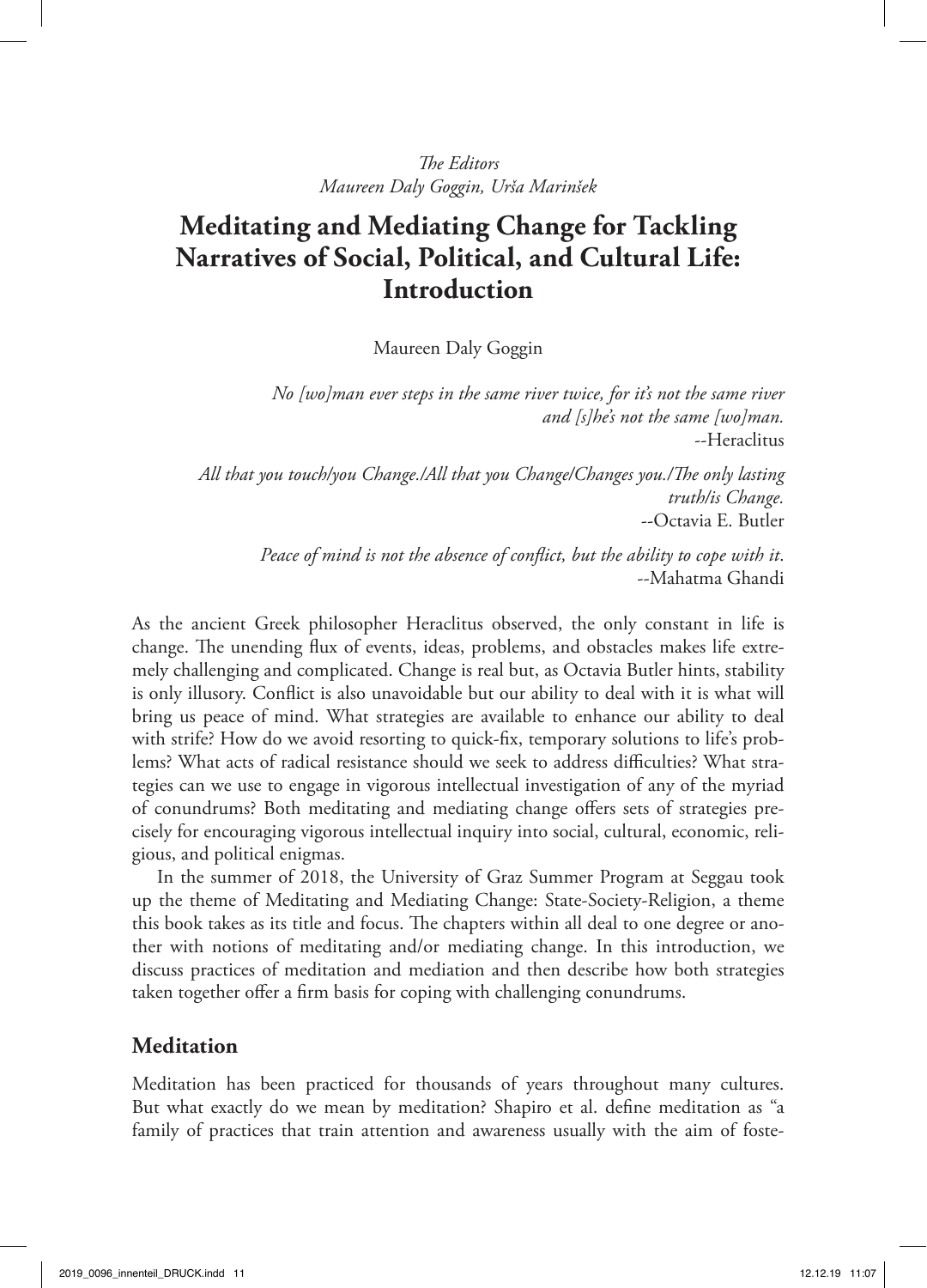ring psychological and spiritual well-being and maturity" (70). They go on to explain that

… meditation does this by training and bringing mental processes under greater voluntary control and directing them beneficial ways. This control is used to cultivate specific mental qualities such as concentration and calm, and emotions such as joy, love and compassion. Through greater awareness, a clearer understanding of oneself and one's relationship to the world develops. Additionally, it is held that a deeper and more accurate knowledge of consciousness and reality manifests" (70–71)

Given our stressful, hectic, and all-consuming lifestyles, the slowing down, connecting with our inner qualities, and mindfulness through meditation are especially valuable. As Mahatma Ghandi taught us, "Peace of mind is not the absence of conflict, but the ability to cope with it." Meditation can aid in coping as it helps to quiet our minds as well as cultivate wisdom and awareness. Such mindfulness is important in all sorts of activities and negotiations in which we engage whether social, cultural, economic, and/ or political.

From personal to public arenas, there is no space in which to avoid change and conflict. And change and conflict raise a multitude of questions: How can this politician do such a thing? Why doesn't the government offer such a thing? Why does my boss react in such a way? What do these people think when they do such a thing? Why does this religion hold such and such a position? The questions pile upon questions at times seeming to bury us. How do we dig our way out of the worldly chaos? Mindfulness seems to be the key.

What does mindfulness do for us? Science has shown that meditation has both psychological benefits and physiological benefits as well as interpersonal relationship benefits because meditation nurtures empathy, an emotion central to confronting conflict productively. (On physical and psychological effects, see Fraser.) Meditation, according to Murphy, Donovan, and Taylor, "promote[s] an empathy with created things that leads toward oneness with them" (82). This empathy is the first stage toward fruitful negotiation of any magnitude. Meditation also, according to Andy Fraser, "increases our well-being, mindfulness, empathy, resilience, and ability to handle our emotions. It decreases depression, anxiety, and neuroticism" (5). Thus, it aids us both within our mind and body. As such, it is a strategy that aids us in all personal and public arenas, answering questions for ourselves and promoting productive dialogue with others.

In one sector of the public, Jacqueline Royster and Gesa Kirsch draw attention to the power of meditation in *wissenshaft*: "We suggest that using a meditative/contemplative approach allows researchers to access another, often underutilized dimension of the research process … This process of paying attention, of being mindful, of attending to the subtle, intuitive, not-so-obvious parts of research has the capacity to yield rich rewards" (84). This strategy helps us to resist the impulse to make "quick judgments: to sort, categorize, analyze, and evaluate immediately the research materials we encounter" (85). As it is true in research, as Royster and Kirsch note, it is true further afield. Meditation offers positive outcomes for the individual who practices it and for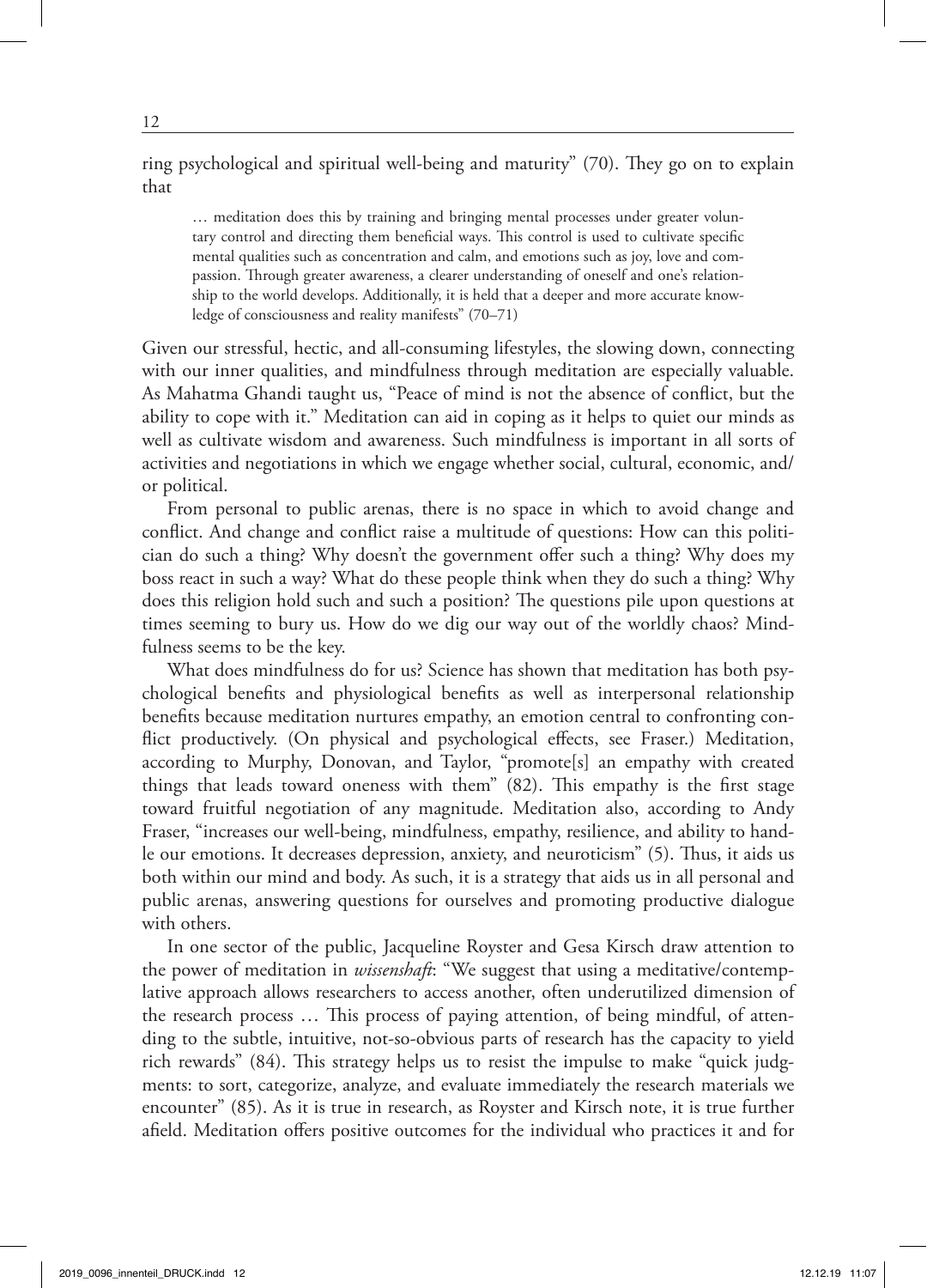society to the benefit of human communities. It is with this notion that this collection takes up mediation in the next section addressing the question: What is the benefit of meditation to society?

#### **Mediation**

Mediation is defined by Michael West as "one form of alternative dispute resolution (ADR), […] a process in which a third party helps others manage their conflict – a worthwhile activity in itself. … Mediators help frame conflict into something workable, making peace possible" (1). Yet it is not just in the court or the community that we see mediation; it is also a philosophy for life. Thus, it operates on personal as well as public issues.

As Suzanne McCorkle and Melanie J. Reese note, "Mediation is grounded in the belief that conflict offers an opportunity to build stronger individuals, more satisfying relationships, and better communities." (1). It is not a new practice. It dates back thousands of years in courts, political arenas, and social settings. It is important because "mediation offers disputants interest-based opportunities to play an active part in the resolution of conflict instead of *relying on* a third party to make a decision for them" (emphasis added 15). In other words, mediation is a strategy through which we become more resilient and sharper in our efforts toward resolution.

Mediation then names the premise that ideas can move beyond opposition and into new relations with the self, others, and whole communities. In other words, as William Duffy points out, "pragmatists including but not limited to Charles Pierce, William James, and John Dewey, all believed the most useful philosophies were those that could mediate competing claims while allowing individuals to arrive at contingent truths that facilitate action" (63). Agreement alone is not the goal but agreement with action is what is needed in times of conflict.

As Kenneth Cloke points out, "Meditation is a way of looking into the abyss of conflict and allowing it to enter us without overwhelming our equilibrium, but instead, pointing us in the direction we need to go -- not only to assist others in stopping, settling, resolving, and transforming their conflicts, but to finally and completely transcend them within themselves." We need to do more than just think through conflict, we need to confront it and do the best we can to find the way forward. How do we do this? Cloke argues that we embrace both mediation and meditation, a practice described in the next section.

#### **Meditation and Mediation in Concert**

Confronting the chaos of change and conflict requires us to find a middle path through these disruptive forces. There are at least two kinds of middle paths. The first is one that simply stays out of both change and conflict by burying our head in the sand. This way not only does not resolve the problem, it can exacerbate it. The second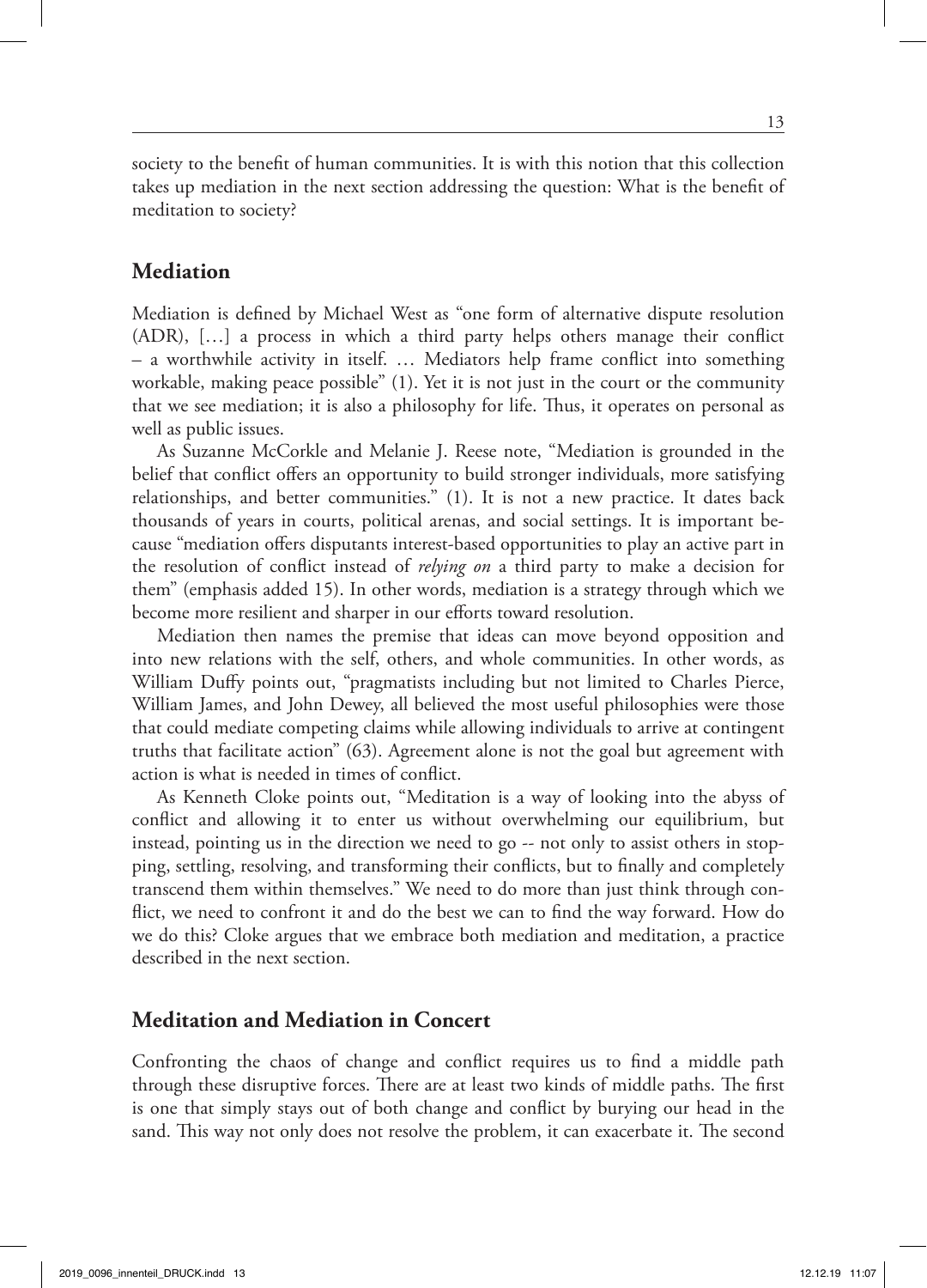way, according to Cloke, is to work with and out of the change and conflict—to come to a new way of doing, thinking, being. He observes:

This deeper, *transformational* middle way can be accessed through "skillful means," which include not only *meditation* techniques that assist us in becoming more centered, compassionate, and aware of ourselves and others; but *mediation* techniques that enable us to engage in authentic and committed listening, openhearted communication, empathetic dialogue, creative problem solving, collaborative negotiation, genuine forgiveness, and reconciliation. These quintessential conflict resolution skills allow us to escape the ruts our conflicts draw us into, and reveal to us that it is the *mind,* and not just the flag or the wind that is waving. (emphasis added)

To put it another way, we need to call on both mediation and meditation strategies to explore fully the differences. We need to become both the change and the conflict, be both and to be and—both/and—a position that requires deeper thinking and doing. We can turn to Neil Bohr's discussion of paradoxes of quantum theory which he described as "complementarity"—"the concept that two contrasted [opposing] theories, such as the wave and particle theories of light, may be able to explain a set of phenomena, although each separately only accounts for some aspects" (356). If we place ourselves in a position of accepting a counter truth along with our own truth, we come to a deeper understanding and resolution than if we go with one side. How do we do this? Through both meditation—which allows us to go into ourselves—and mediation—which allows us the compassion to listen to the other. In Cloke's words, we travel a deep path that is "one that opens for each of us when we transform and transcend our conflicts by finding a middle path that includes *both* of our opposing truths, that integrates mediation and meditation into a single *koan*<sup>1</sup>, and that practices both as a single, undifferentiated whole."

Facing change and conflict that accompany it is an ongoing process with which we can learn how to come to grips. Taking the inner state of meditation and the outer state of mediation as a dual practice can help us to think deeply, walk the "talk," and do what is best at the moment. It is more than just seeing an opponent's position, it is taking it up and working to understand it rather than dismiss it. The chapters in this collection help us to see how some have done just that.

## **The Organization of the Book**

*Meditating and Mediating Change* is organized into seven sections: Life Stories, Human Rights Stories, Governing Stories, Island Stories, Latin American Stories, Marking Stories, and Making Stories. What all hold in common is the action of stories—not as fiction—but as *koan*, the Zen concept of paradoxical anecdotes and riddles. Reading through these chapters will send you on a journey of meditating or mediating or both meditating and mediating at the same time. Enjoy.

<sup>&</sup>lt;sup>1</sup> Koan is a paradoxical anecdote or riddle, used in Zen Buddhism to demonstrate the inadequacy of logical reasoning and to provoke enlightenment.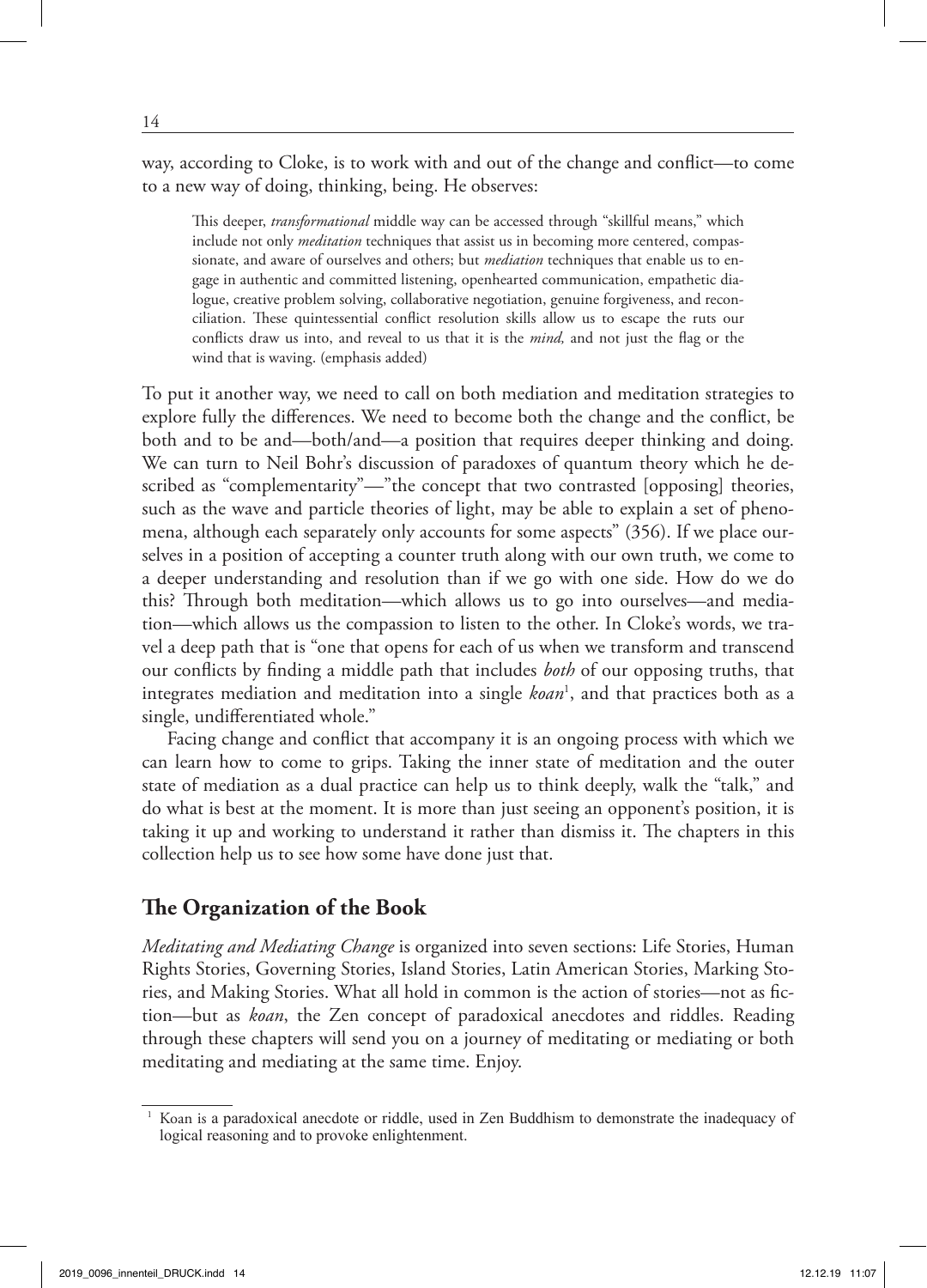#### **Works Cited**

- Cloke, Kenneth. "Mediation and Meditation: The Deeper Middle Way." Mediation. com: Everything Mediation, March 2009, https://www.mediate.com/articles/cloke10.cfm. Accessed 19 January 2019.
- "Complementarity." *Oxford Dictionary of English*. Oxford University Press, 2009, 356.
- Duffy, William E. "Perspicuity as Discursive Ethic: John Stewart's Revival of Eighteenth-Century Rhetoric." *Re/Framing Identifications*, edited by Michelle Ballif, Waveland Press, 2014, 68–79.
- Fraser, Andy, ed. *The Healing Power of Meditation: Leading Experts on Buddhism, Psychology, and Medicine Explore the Health Benefits of Contemplative Practice*. Shambhala, 2013.
- McCorkle, Suzanne, and Melanie J. Reese. *Mediation Theory and Practice* 2nd ed. Sage, 2014.
- Murphy, Michael, Steven Donovan, and Eugene Taylor. *The Physical and Psychological Effects of Meditation: A Review of Contemporary Research with a Comprehensive Bibliography*, 2nd ed. Petaluma, CA: Institute of Noetic Sciences, 1997.
- Royster, Jacqueline Jones, and Gesa Kirsch. *Feminist Rhetorical Practices.* Southern Illinois University Press, 2012.
- Ryff, Carol D. and Burton Singer. "Human Health: New Directions for the Next Millennium." *Psychological Inquiry*, 9 (1), (1998): 69–85.
- Shapiro, Shauna L., Roger Walsh, and Willoughby B. Britton. "An Analysis of Recent Meditation Research and Suggestions for Future Directions." *Journal for Meditation and Meditation Research* (2003): 69–90.
- West, Michael A., ed. *The Psychology of Meditation: Research and Practice*. Oxford: Oxford University P, 2016.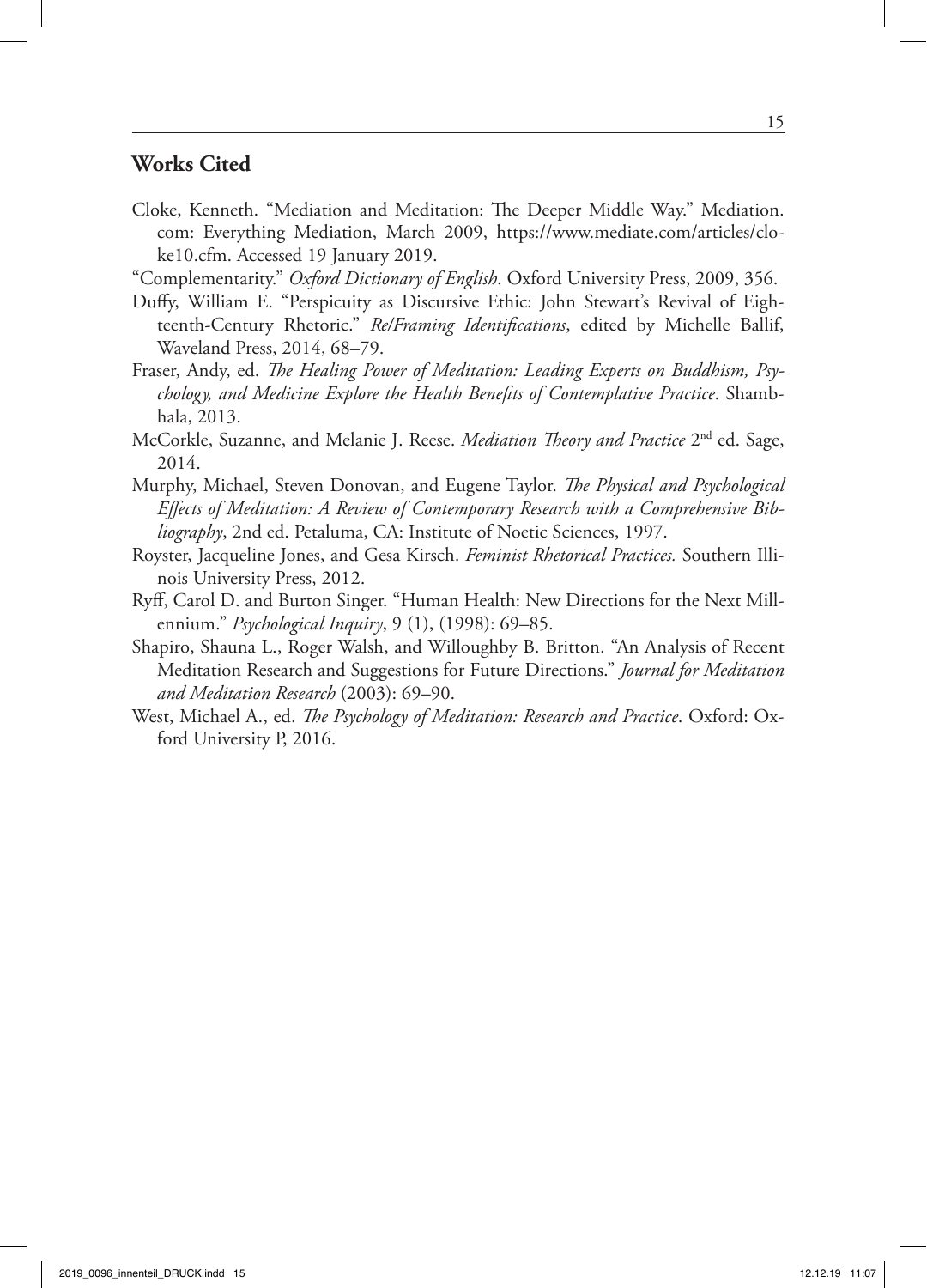# **Information about Editors and Contributors**

## **Editors**

**Maureen Daly Goggin** is Professor of Rhetoric at Arizona State University in Tempe, Arizona, Arizona, USA, where she teachers courses in women and material culture, history and theories of rhetoric, and research methods. Author and editor of eight scholarly books, a textbook, a pedagogical book, and numerous essays, her latest book is Women and the Material Culture of Death (Ashgate, 2013), a collection that examines the compelling and often poignant connection between women and the material culture of death by focusing on the objects maek, the images they keep, the practices they use or are responsible for, and the places they inhabit and construct through ritual and custom. Receipt of numerous awards for teaching and scholarship, Professor Maureen Daily Goggin was the 2015-2016 recipient of a Fulbright Scholar award that brought her to the University of Graz in Austria to teach and do scholarship for summer term 2016.

**Urša Marinšek** holds BAs in English Language and Literature and Sociology, and an MA in English from the University of Maribor, Slovenia. During her studies, she worked as a nursing home assistant and as a tour guide in a karst cave. Now, she works as a coordinator for the Graz International Summer School Seggau at the University of Graz. Her research interests include Slovene translations of Shakespeare's plays, stylistics, drama, as well as aging studies.

## **Contributors**

**Marina Alonso Villota** is a Spanish postgraduate student with a background in Social and Cultural Anthropology. She is now finishing a Joint International Master in Sustainable Development at Karl-Franzens-Universität Graz, Austria, and is starting a Master in Cybersecurity at Next International Business School, Spain. She is particularly interested in the intersection of technology and organized crime, and is currently researching about the role of technology in human trafficking.

**Deborah Biging** is a master student at the University of Graz, where she also obtained a bachelor's degree in philosophy, in 2017. She is enrolled in the master program *Political, Economic and Legal Philosophy* (PELP). Since October 2016, she has been working as a student assistant in research, teaching and administration in the Department of Practical Philosophy at the University of Graz under Prof. Lukas Meyer, head of the Institute of Philosophy.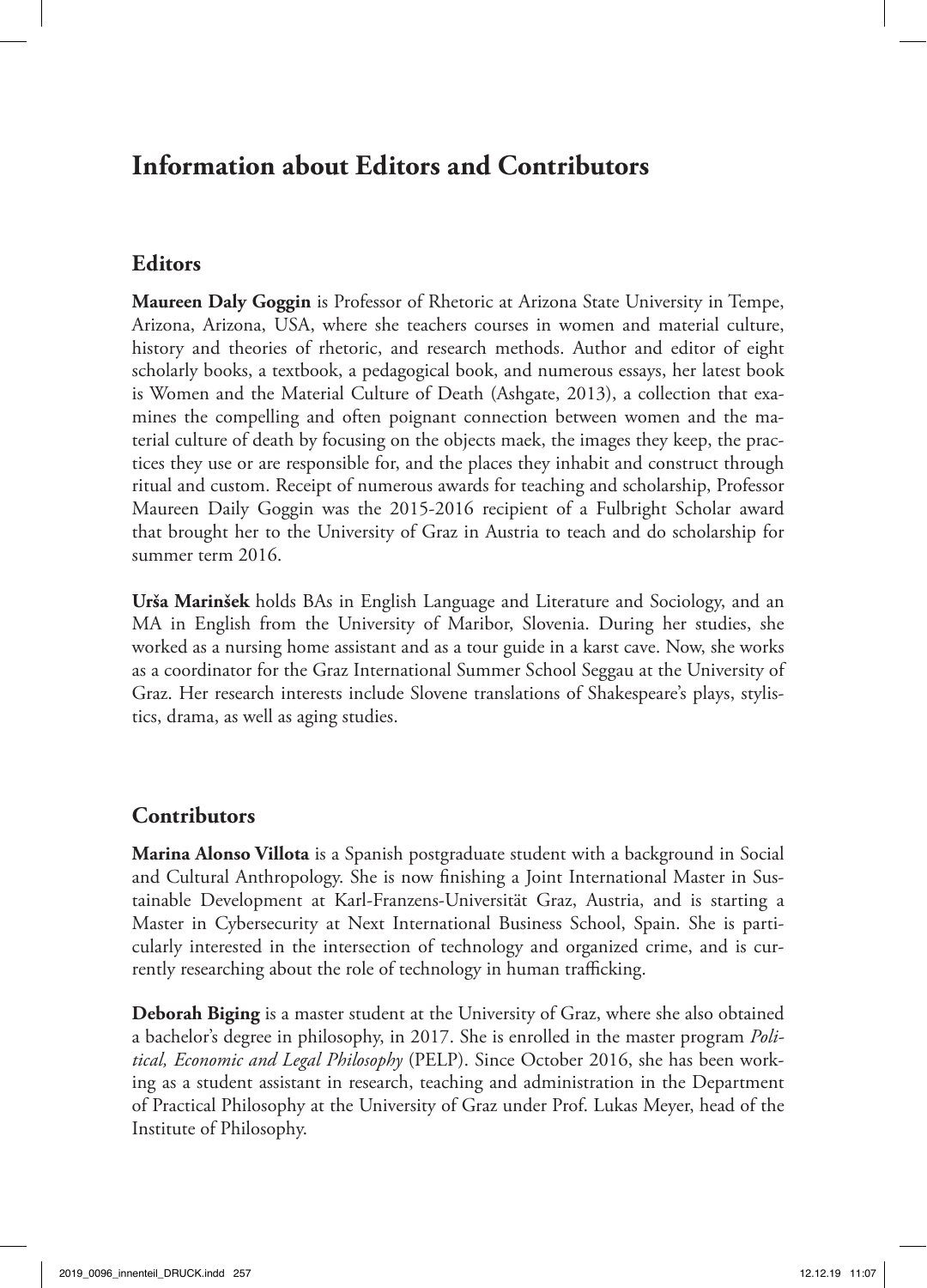**Daniel Blanche** is a PhD candidate in Information and Knowledge Society at the Universitat Oberta de Catalunya (UOC), research assistant at the Internet Interdisciplinary Institute (IN3-UOC), and affiliated student of "Ageing + Communication + Technologies: Experiencing a digital world in later life" funded by the Social Science and Humanities Research Council of Canada (SSHRC).

**Eva Čivrná** is a student of gender studies and social anthropology on a Faculty of Social Sciences at Masaryk University in Brno, Czech Republic. As a Women Deliver Young Leader and member of many other initiatives like Amnesty International, local NGOs, and movements, Eva is dedicating her academic and free time to gender and social equality. Topics or their interest are sexual and reproductive rights, an intersectional attitude, queer studies and mental health. As a feminist and activist, Eva believes in bottom-up initiatives and dedicates their effort to empower voices of marginalized groups.

**Arwa Elabd** was born and raised in Vienna, Austria. When she is not teaching German and Spanish in a middle school or high school classroom, she is busy traveling and exploring the world, including living in other countries like Spain and the United States. In 2017/2018 she received a Fulbright scholarship and lived in Ohio, where she had the opportunity to explore the differences between what it means to be a Muslim in Austria and the United States.

**Bence Fiser** is a second-year student at the University of Pécs (Hungary) as a teacher degree student with History and English majors. He is interested in Russian History and the European History of Jews during the Modern Ages. He is searching questions more than answers, so every questions and comments are welcomed connected to these topics above and his writings.

**Nicole Haring** holds a master's degree in English and Geography in the teaching program and a bachelor's degree in English and American Studies from the University of Graz. Besides her profession as a teacher, she is currently finishing her Master i n English and American Studies. Her research focus lies on feminist criticism in cultural and literary studies in the North American context as well as on Inter-American Studies.

**Stephen Katz** is Professor (Emeritus) of Sociology, Distinguished Research Award winner, and founding member of the Trent Centre for Aging & Society, at Trent University, Peterborough, Canada. He is author of several books, journal articles, book chapters, and media interviews on ageing bodies, critical gerontology, biopolitics, cognitive impairment, and health technologies. His current research involves partnerships and collaborations on funded projects related to quantified aging and digital technologies, as well as a new book project on Self, Mind and Body in Later Life.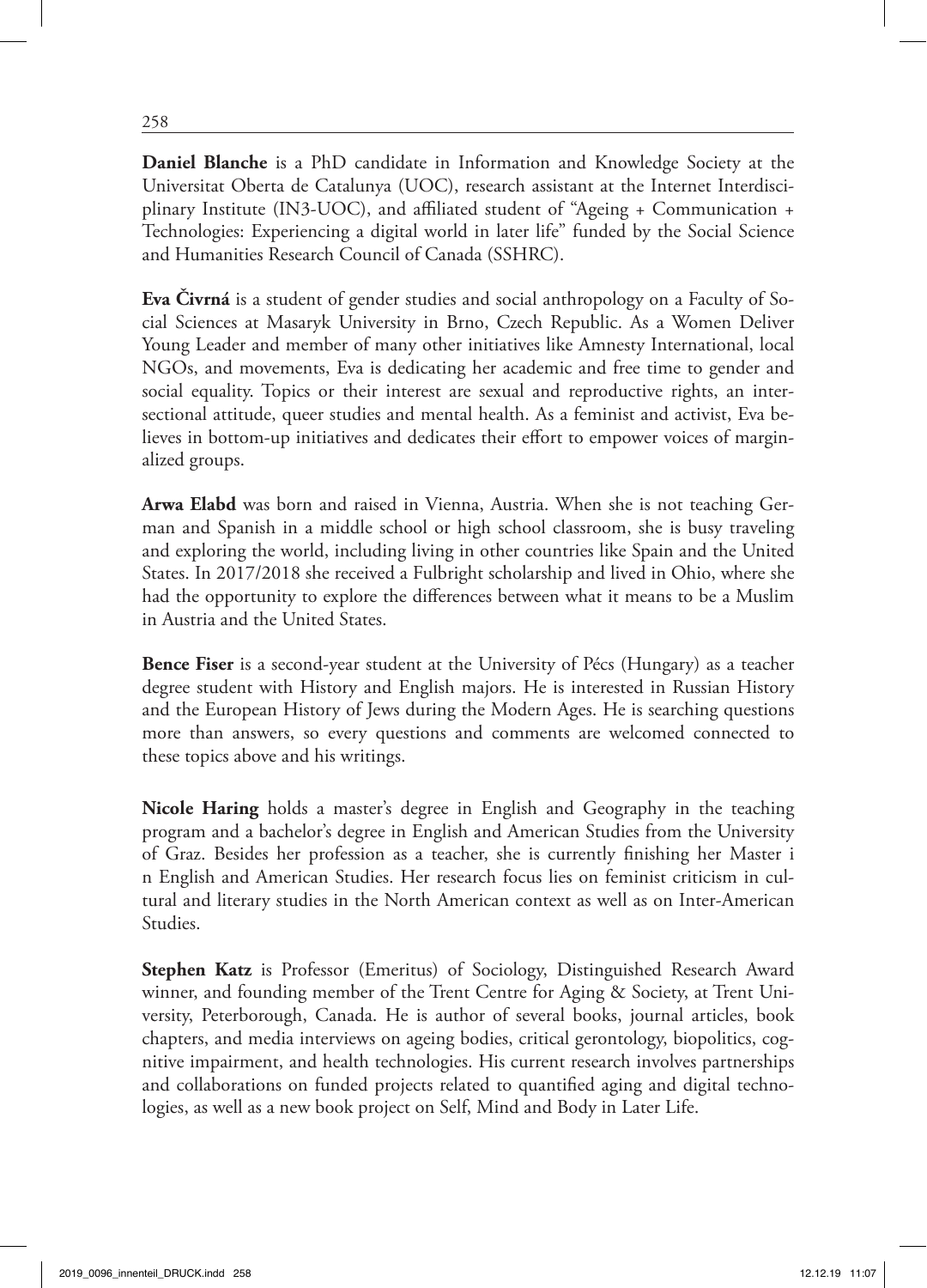**Roberta Maierhofer** is Professor of American Studies and Director of the *Center for Inter-American Studies* at the University of Graz, Austria. From 1999 to 2011, she held a series of Vice-Rector positions for International Relations (1999–2003), International Relations and Affirmative Action for Women (2003–2007), and International Relations and Interdisciplinary Cooperation (2007–2011). In 2000, she initiated and established the focus area South-Eastern Europe at the University of Graz. This expertise of regional and inter-regional collaboration was fundamental for her leadership role at the *Center for Inter-American Studies*, which she has been directing since February 2007, and determined how the University of Graz established a second regional focus area in terms of North-, Central- and South America in 2012. She is a founding member of the *European Network in Aging Studies* (ENAS), supported the establishment of the *North American Network in Aging Studies* (NANAS), and has been a member of the Humanities and Arts Committee of the *Gerontological Society of America*. Her research focuses on American Literature and Cultural Studies, Gender Studies, Transatlantic Cooperation in Education, and Age/Aging Studies. Since 2011, she has been representing Austrian universities as a member of the Board of the Austrian Fulbright Commission and is a member of the University Council of the University of Bamberg, Germany. Since 2011, she has been directing a Master Program on Interdisciplinary Gerontology. As a member of doctoral schools, such as of the University of Graz one on Gender and another on Migration, and of the University of Malaga and UNED, Spain, she also advises and supports early career researchers. She also acts as a co-advisor in terms of the Joint Degree in English and American Studies. Since 2004, she has been directing the *Graz International Summer School Seggau*, which was established as an interdisciplinary and intercultural platform in the fields of European and Inter-American Studies.

**Simon Maierhofer** is a student of Philosophy and English and American Studies at the University of Graz, and a participant of the Graz International Summer School 2018. His interests are, besides philosophy and literature, film, art, and politics. He also publishes on a regular basis articles on human rights for a project for aspiring journalists.

**Hana Morávková** is a Czech student currently studying a Master's degree in Sociology and Cultural Management at Masaryk University in Brno. She is passionate about languages and how they influence and are influenced by society and its phenomena. She pursues creative writing and her dream is to become an accomplished polyglot.

**Paula Morgan** is a Professor of West Indian Literature and Culture, The University of the West Indies, St Augustine. Her primary focus of over three decades of teaching, research and publication has been gender issues in Caribbean Literature and Culture. Dr. Morgan has published numerous books and scholarly articles on the domestic violence, the interface of ethnic and gender relations, the construction of Caribbean masculinities, and pedagogical approaches to literary and popular discourses. Professor Morgan has served in numerous senior administrative position at the UWI and is the holder of awards for teaching, publication and graduate mentorship.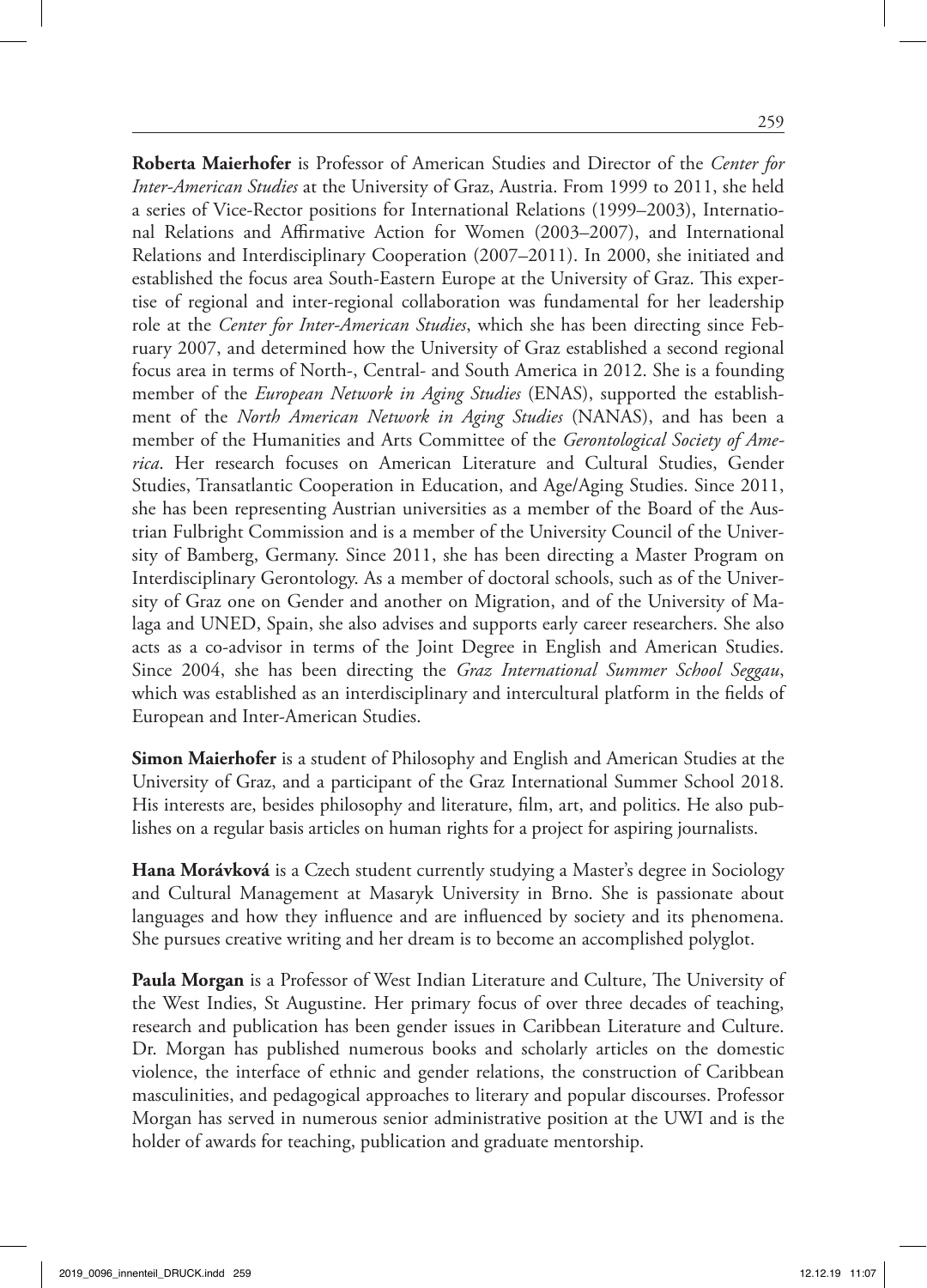**Alfrena Jamie Pierre** is a PhD student in Literatures in English at the University of the West Indies (UWI) in Trinidad and Tobago and an MA graduate in Samuel Selvon studies from the UWI. In April 2018, Ms. Pierre was one of the presenters at Bridging Wor(l)ds Conference in Trinidad where she presented her research in progress on Caribbean writer George Lamming. Ms. Pierre's research interests include, representations of Christianity in Caribbean literature, Caribbean poetics, critical theory, ontologies and Caribbean identity.

**Allison O. Ramsay**, Ph.D. (Cultural Studies) is a Lecturer in Cultural/Heritage Studies in the Department of History at the University of the West Indies, St. Augustine Campus. Her research interests include fraternal organizations, museums, landships in Barbados, Caribbean festivals, Cultural and Heritage Studies, Caribbean and Pacific Island heritage and Caribbean history. She teaches courses in Caribbean history and heritage studies. Her recent publications include "All Hands on Deck:" the Sailing Landships as Unique Cultural Icons of Barbados," *International Journal of Intangible Heritage* Vol. 11 (2016) and "Crafting a 'Secret' Space: Masonry and the Military in the Anglophone Caribbean." Geheime Netzwerke im Militär 1700–1945 Eds. Gundula Gahlen, Daniel Marc Segesser, Carmen Winkel (Munchen: Ferdinand Schoningh, 2016).

**Peter Rosegger** was born in Graz in 1980. He studied theology in Graz and belongs to the New Circle of Students of Pope Benedict XVI. He graduated the postgraduate studies on economics in Krems, which he completed with a thesis on symbolic leadership based on the role model of Pope Francis. Stays abroad in Rome and Jerusalem. 2003–2014 he worked at the episcopal secretary of the diocese in Graz-Seckau, since 2010 he has been working as the head and secretary of bishop Dr. Egon Kapellari. 2014–2017 he was the educational consultant of the catholic student group in Graz, editor-in-chief of "Denken+Glauben" and diocesan advisor for sciences, international affairs and culture. Since 2018, Peter Rosegger has been the head of the operating field "lernen&leben" and assistant of the management of the Elisabethinen Graz Verwaltungs GmbH.

**Lorraine Rumson** is a Canadian student in the Freie Universität Berlin's Master of English Studies program. Her primary research interests are narrative appropriation, cross-cultural and cross-historical literature, and literatures of silence and marginalization. She is particularly interested in the works of writers who have been dismissed by the world at large as minor, popular, non-literary, debilitatingly bizarre, stiflingly derivative, or otherwise generally bad.

**Selleana Sankar**, a History Specialist and International Relations student, is an actively engaged Revisionist historian and international traveler in academic research whose passions include; epistemology and pedagogy in education, Pan Africanism, oriental historiography, anti-Semitism and racism in the Americas and Atlantic World,